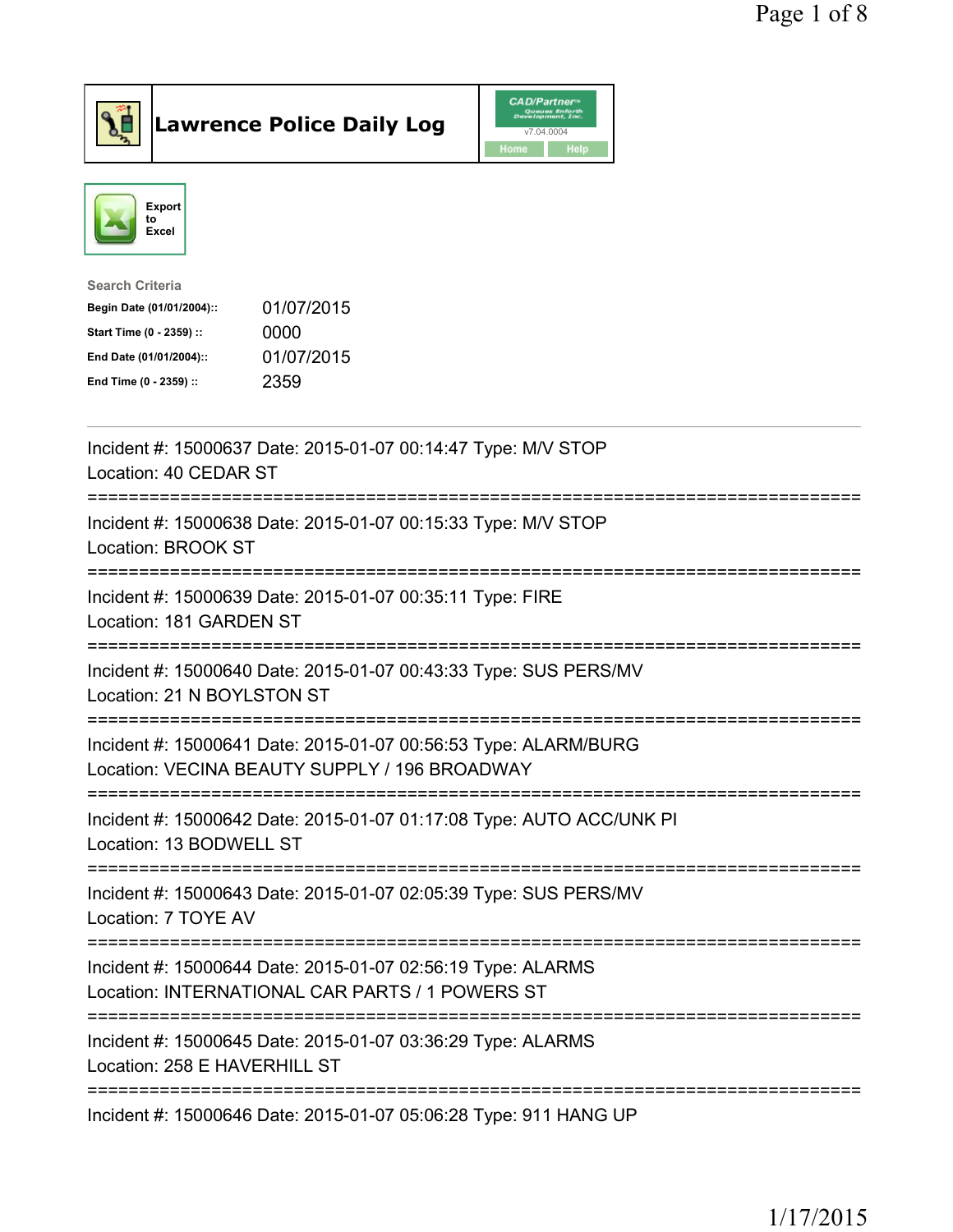Location: 46 MANCHESTER ST FL 2 =========================================================================== Incident #: 15000647 Date: 2015-01-07 05:48:17 Type: ALARM/BURG Location: 234 ESSEX ST =========================================================================== Incident #: 15000648 Date: 2015-01-07 08:01:59 Type: M/V STOP Location: BENNINGTON ST & PARK ST =========================================================================== Incident #: 15000649 Date: 2015-01-07 08:14:58 Type: AUTO ACC/PI Location: BROADWAY & MANCHESTER ST =========================================================================== Incident #: 15000650 Date: 2015-01-07 08:26:41 Type: AUTO ACC/NO PI Location: 165 HAVERHILL ST =========================================================================== Incident #: 15000651 Date: 2015-01-07 08:33:59 Type: UNKNOWN PROB Location: 36 LINDEN ST =========================================================================== Incident #: 15000652 Date: 2015-01-07 08:44:49 Type: B&E/MV/PAST Location: 59 BELLEVUE ST =========================================================================== Incident #: 15000653 Date: 2015-01-07 08:53:35 Type: HIT & RUN M/V Location: 203 HAVERHILL ST =========================================================================== Incident #: 15000654 Date: 2015-01-07 08:56:13 Type: NEIGHBOR PROB Location: 9 EASTON ST FL 3 =========================================================================== Incident #: 15000655 Date: 2015-01-07 08:56:44 Type: STOL/MV/PAS Location: 56 FLORAL ST =========================================================================== Incident #: 15000656 Date: 2015-01-07 09:06:58 Type: AUTO ACC/NO PI Location: 24 BROOK ST =========================================================================== Incident #: 15000657 Date: 2015-01-07 09:08:32 Type: ALARM/BURG Location: HARRIS RESD / 41 S BOWDOIN ST =========================================================================== Incident #: 15000658 Date: 2015-01-07 09:25:13 Type: PARK & WALK Location: 300 CANAL ST =========================================================================== Incident #: 15000659 Date: 2015-01-07 09:37:14 Type: MAL DAMAGE Location: MONARCH LOFTS / 210 MERRIMACK ST #APT615 =========================================================================== Incident #: 15000660 Date: 2015-01-07 09:38:56 Type: INVESTIGATION Location: 59 JACKSON ST

1/17/2015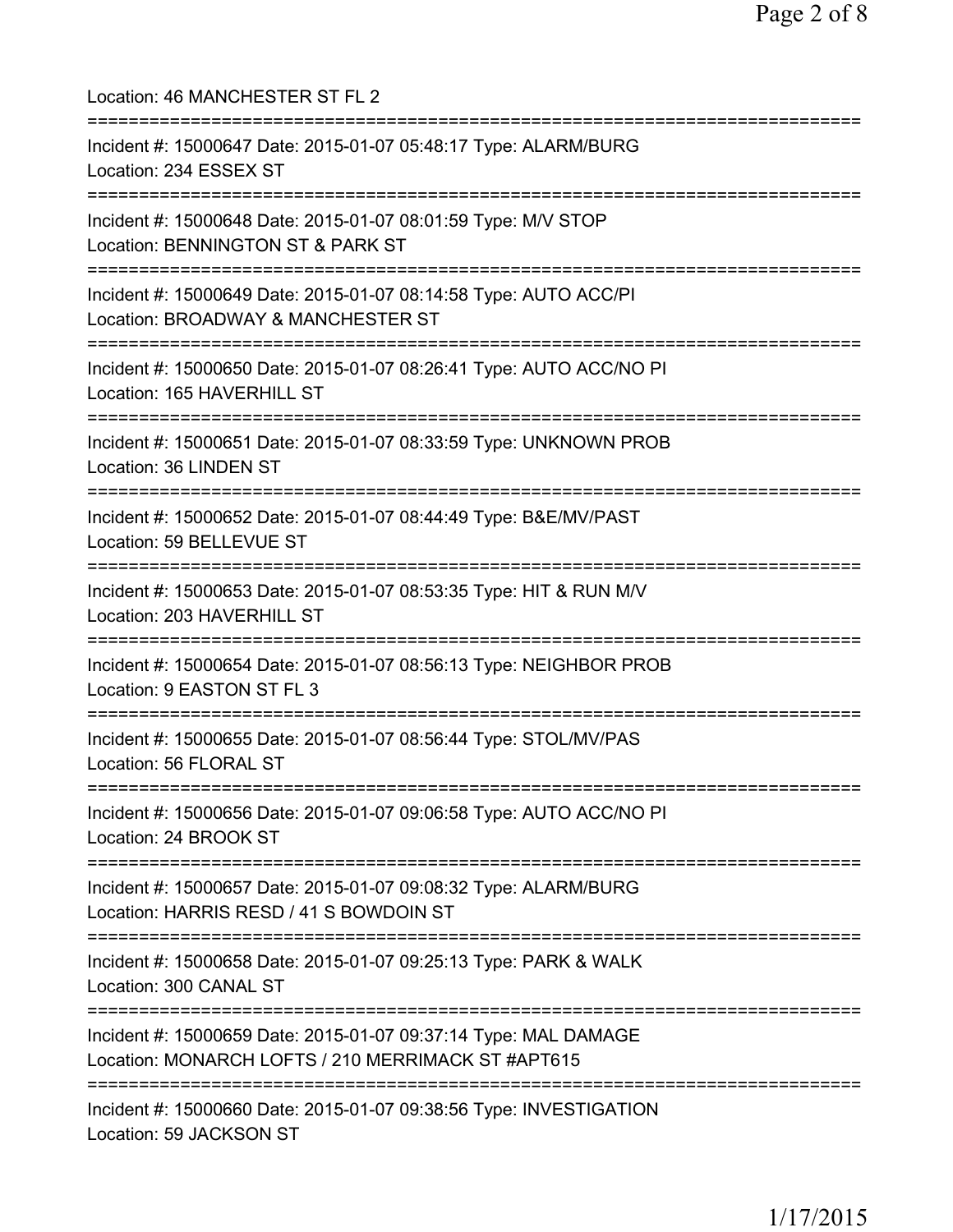| Incident #: 15000661 Date: 2015-01-07 09:53:55 Type: INVESTIGATION<br>Location: 90 LOWELL ST                           |
|------------------------------------------------------------------------------------------------------------------------|
| Incident #: 15000662 Date: 2015-01-07 10:00:08 Type: 209A/SERVE<br>Location: 97 RAILROAD ST                            |
| Incident #: 15000664 Date: 2015-01-07 10:10:46 Type: STOL/MV/PAS<br>Location: 111 CHESTER ST                           |
| Incident #: 15000663 Date: 2015-01-07 10:10:51 Type: STOL/MV/PAS<br>Location: 111 CHESTER ST                           |
| Incident #: 15000665 Date: 2015-01-07 10:20:12 Type: ALARM/BURG<br>Location: 1ST BAPTIST HATIAN CHURCH / 150 GARDEN ST |
| Incident #: 15000666 Date: 2015-01-07 10:52:14 Type: MEDIC SUPPORT<br>Location: 383 HAVERHILL ST                       |
| Incident #: 15000669 Date: 2015-01-07 10:58:01 Type: FRAUD<br>Location: 67 WINTHROP AV                                 |
| Incident #: 15000667 Date: 2015-01-07 10:58:55 Type: MV/BLOCKING<br>Location: 285 MERRIMACK ST                         |
| Incident #: 15000668 Date: 2015-01-07 11:00:10 Type: PARK & WALK<br>Location: BROADWAY & HAVERHILL                     |
| Incident #: 15000670 Date: 2015-01-07 11:10:07 Type: M/V STOP<br>Location: 109 NEWBURY ST                              |
| Incident #: 15000671 Date: 2015-01-07 11:23:19 Type: M/V STOP<br>Location: BROADWAY & HAVERHILL ST                     |
| Incident #: 15000672 Date: 2015-01-07 11:26:24 Type: TRESPASSING<br>Location: 296 ESSEX ST                             |
| Incident #: 15000673 Date: 2015-01-07 11:35:57 Type: ALARM/BURG<br>Location: 28 TEXAS AV                               |
| Incident #: 15000675 Date: 2015-01-07 11:41:07 Type: FRAUD<br>Location: 14 BEACON ST                                   |
|                                                                                                                        |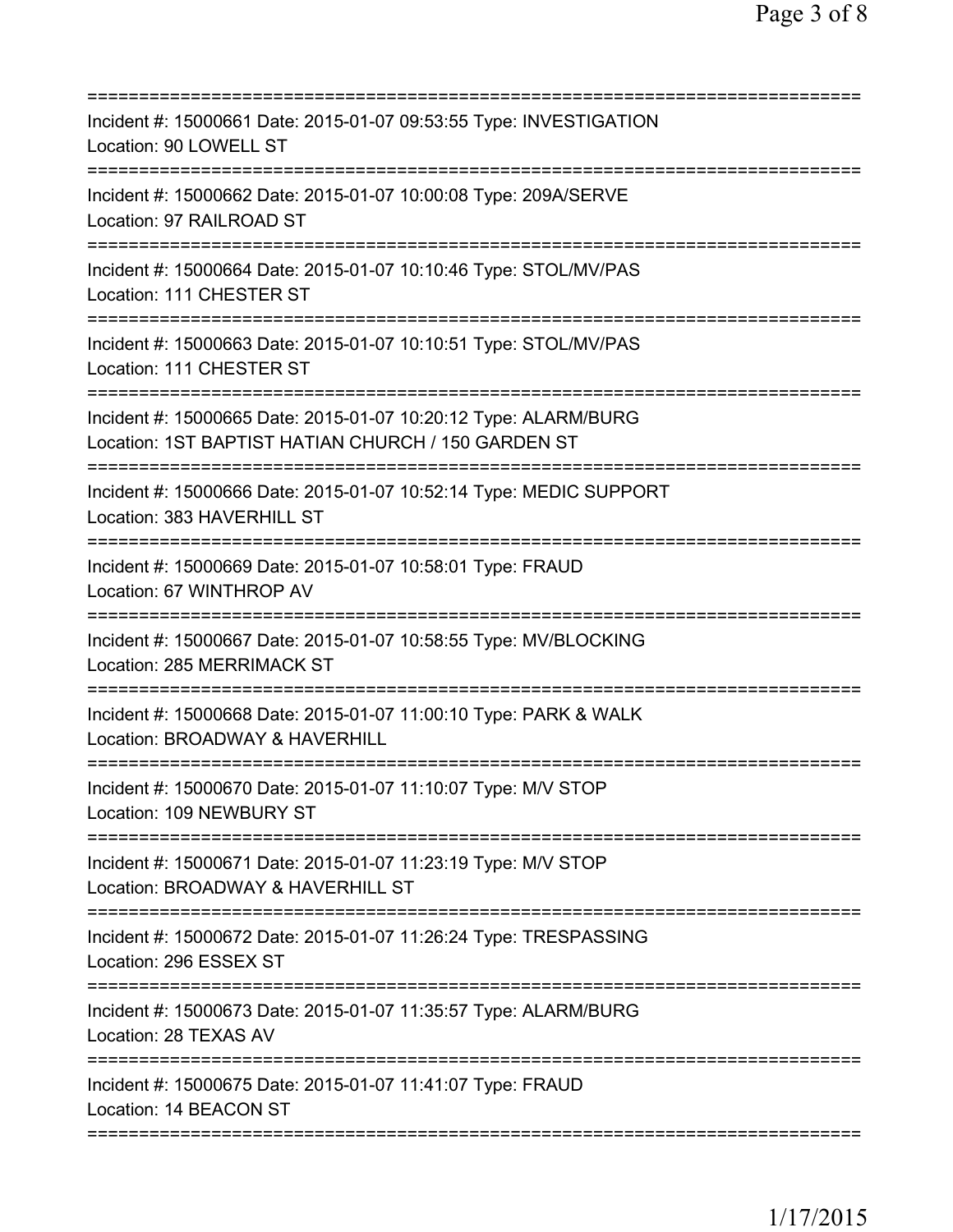| Incident #: 15000674 Date: 2015-01-07 11:43:08 Type: UNWANTEDGUEST<br>Location: 20 AVON ST #2                                                                        |
|----------------------------------------------------------------------------------------------------------------------------------------------------------------------|
| Incident #: 15000676 Date: 2015-01-07 11:45:40 Type: UNWANTEDGUEST<br>Location: 50 BROADWAY                                                                          |
| Incident #: 15000677 Date: 2015-01-07 11:58:32 Type: MEDIC SUPPORT<br>Location: 12 METHUEN ST                                                                        |
| Incident #: 15000678 Date: 2015-01-07 12:00:41 Type: B&E/PAST<br>Location: 68 GROTON ST                                                                              |
| Incident #: 15000682 Date: 2015-01-07 12:14:25 Type: FRAUD<br>Location: 17 POPLAR ST                                                                                 |
| Incident #: 15000679 Date: 2015-01-07 12:14:55 Type: AUTO ACC/NO PI<br>Location: MT VERNON ST & S BROADWAY                                                           |
| Incident #: 15000680 Date: 2015-01-07 12:21:54 Type: SUS PERS/MV<br>Location: FOREST ST & HAVERHILL ST                                                               |
| Incident #: 15000681 Date: 2015-01-07 12:28:32 Type: AUTO ACC/NO PI<br>Location: 223 PROSPECT ST                                                                     |
| Incident #: 15000683 Date: 2015-01-07 12:36:37 Type: ALARM/BURG<br>Location: 253 FARNHAM ST                                                                          |
| Incident #: 15000684 Date: 2015-01-07 13:01:53 Type: M/V STOP<br>Location: 499 ESSEX ST                                                                              |
| :=============================<br>===========================<br>Incident #: 15000685 Date: 2015-01-07 13:19:38 Type: PARK & WALK<br>Location: S UNION ST & SALEM ST |
| =======================<br>Incident #: 15000686 Date: 2015-01-07 13:29:24 Type: TRESPASSING<br>Location: 50 BROADWAY                                                 |
| Incident #: 15000687 Date: 2015-01-07 13:36:39 Type: DISORDERLY<br>Location: BROADWAY & CANAL ST                                                                     |
| Incident #: 15000688 Date: 2015-01-07 13:39:15 Type: A&B PAST<br>Location: 40 LAWRENCE ST #339                                                                       |
| Incident #: 15000689 Date: 2015-01-07 13:41:03 Type: AUTO ACC/NO PI                                                                                                  |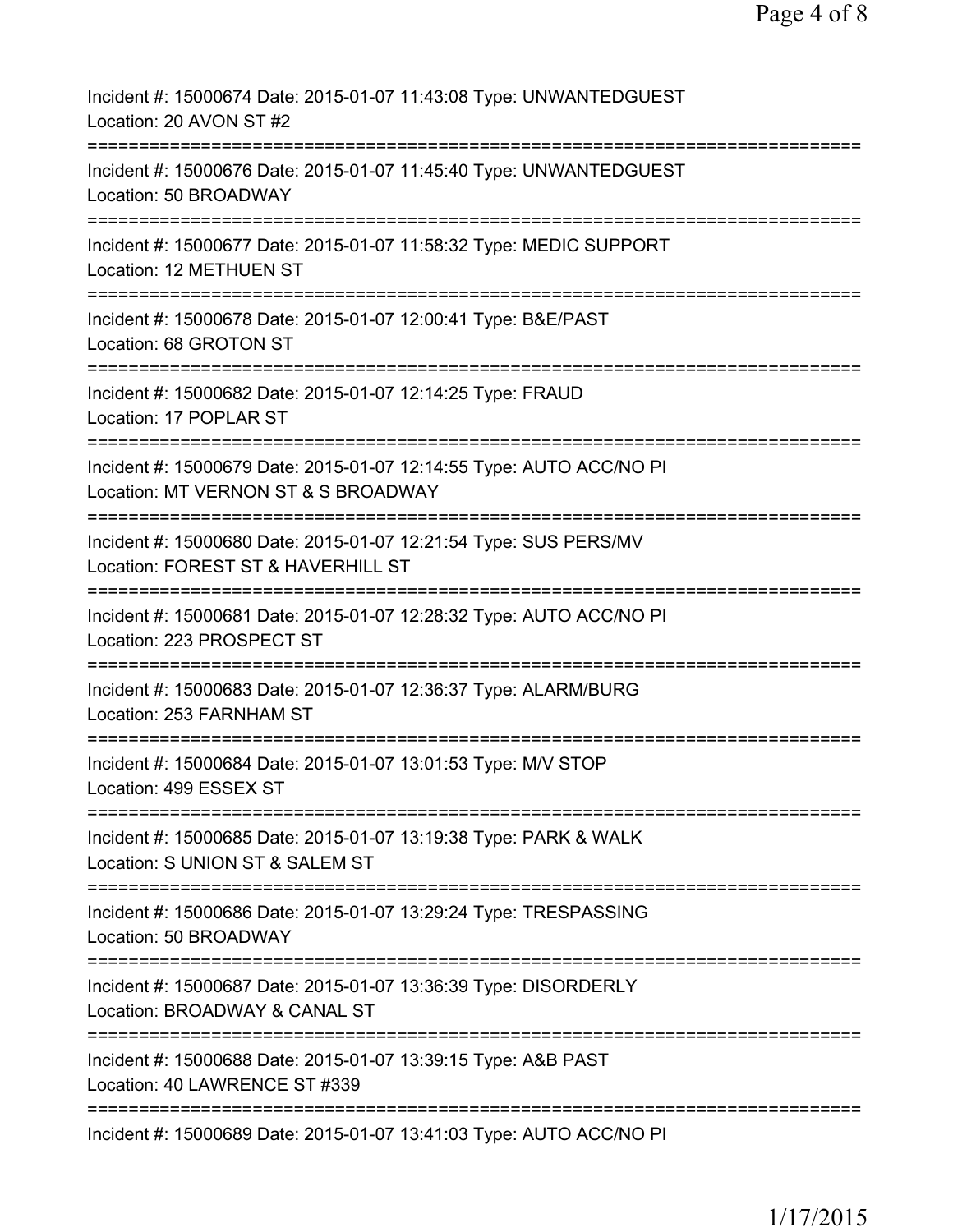Location: 155 PROSPECT ST =========================================================================== Incident #: 15000690 Date: 2015-01-07 13:42:30 Type: M/V STOP Location: HAVERHILL ST & WEST ST =========================================================================== Incident #: 15000692 Date: 2015-01-07 13:48:00 Type: LARCENY/PAST Location: 3 BUSWELL ST =========================================================================== Incident #: 15000691 Date: 2015-01-07 13:48:49 Type: 209A/SERVE Location: 150 BERNARD AV =========================================================================== Incident #: 15000693 Date: 2015-01-07 13:53:37 Type: GEN OFFENCES Location: 270 CANAL ST =========================================================================== Incident #: 15000694 Date: 2015-01-07 13:58:06 Type: 209A/SERVE Location: 158 WATER ST #13 =========================================================================== Incident #: 15000695 Date: 2015-01-07 14:14:40 Type: B&E/PROG Location: 89 KNOX ST =========================================================================== Incident #: 15000696 Date: 2015-01-07 14:18:43 Type: E911 HANGUP Location: MCDONALDS / 50 BROADWAY =========================================================================== Incident #: 15000697 Date: 2015-01-07 14:24:35 Type: ALARM/HOLD Location: 75 WATER ST =========================================================================== Incident #: 15000698 Date: 2015-01-07 14:49:59 Type: AUTO ACC/NO PI Location: 155 PROSPECT ST =========================================================================== Incident #: 15000699 Date: 2015-01-07 15:15:27 Type: M/V STOP Location: 115 MARKET ST =========================================================================== Incident #: 15000701 Date: 2015-01-07 15:24:36 Type: MAL DAMAGE Location: 317 LOWELL ST =========================================================================== Incident #: 15000700 Date: 2015-01-07 15:25:16 Type: AUTO ACC/UNK PI Location: 357 JACKSON ST =========================================================================== Incident #: 15000702 Date: 2015-01-07 15:31:24 Type: MISSING PERS Location: 12 METHUEN ST =========================================================================== Incident #: 15000703 Date: 2015-01-07 16:29:19 Type: FRAUD Location: 15 ALLSTON ST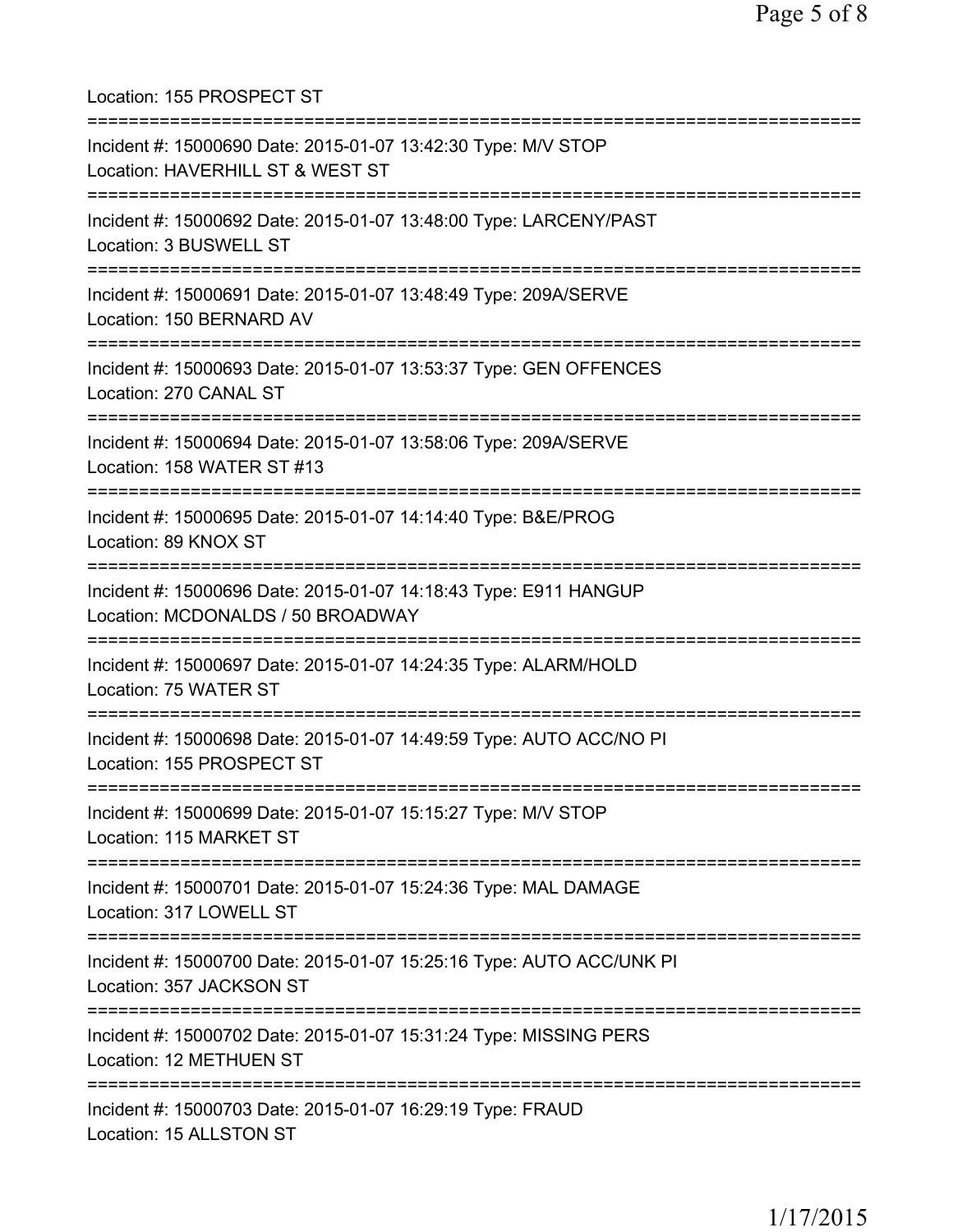| Incident #: 15000704 Date: 2015-01-07 16:41:32 Type: MISSING PERS<br>Location: 38 CROSBY ST                                        |
|------------------------------------------------------------------------------------------------------------------------------------|
| Incident #: 15000705 Date: 2015-01-07 16:54:21 Type: AUTO ACC/PI<br>Location: TONY'S LIQUOR / 128 NEWBURY ST                       |
| Incident #: 15000706 Date: 2015-01-07 16:55:06 Type: ALARM/BURG<br>Location: 4 SUMMIT AV                                           |
| Incident #: 15000707 Date: 2015-01-07 16:59:38 Type: KEEP PEACE<br>Location: 550 BROADWAY #303 FL 3<br>======================      |
| Incident #: 15000708 Date: 2015-01-07 17:21:47 Type: INVESTIGATION<br>Location: 103 HIGH ST                                        |
| Incident #: 15000709 Date: 2015-01-07 17:30:46 Type: AUTO ACC/NO PI<br>Location: NEW BALANCE ATHLETIC SHOE CORP / 5 S UNION ST     |
| Incident #: 15000710 Date: 2015-01-07 17:38:32 Type: M/V STOP<br>Location: E HAVERHILL ST & VINE ST<br>=========================== |
| Incident #: 15000711 Date: 2015-01-07 17:42:11 Type: B&E/PAST<br>Location: 25 EUTAW ST                                             |
| Incident #: 15000712 Date: 2015-01-07 17:43:20 Type: HIT & RUN M/V<br>Location: HAVERHILL ST & LAWRENCE ST                         |
| Incident #: 15000713 Date: 2015-01-07 17:52:39 Type: AUTO ACC/PED<br>Location: 139 BERKELEY ST                                     |
| Incident #: 15000714 Date: 2015-01-07 17:54:18 Type: THREATS<br>Location: HAVERHILL ST & WEST ST                                   |
| Incident #: 15000715 Date: 2015-01-07 18:07:40 Type: KEEP PEACE<br>Location: 69 NEWBURY ST FL 1                                    |
| Incident #: 15000716 Date: 2015-01-07 18:18:06 Type: HIT & RUN M/V<br>Location: CENTRAL BRIDGE / 0 MERRIMACK ST                    |
| Incident #: 15000717 Date: 2015-01-07 18:51:40 Type: COURT DOC SERVE<br>Location: 11 EXETER ST                                     |
|                                                                                                                                    |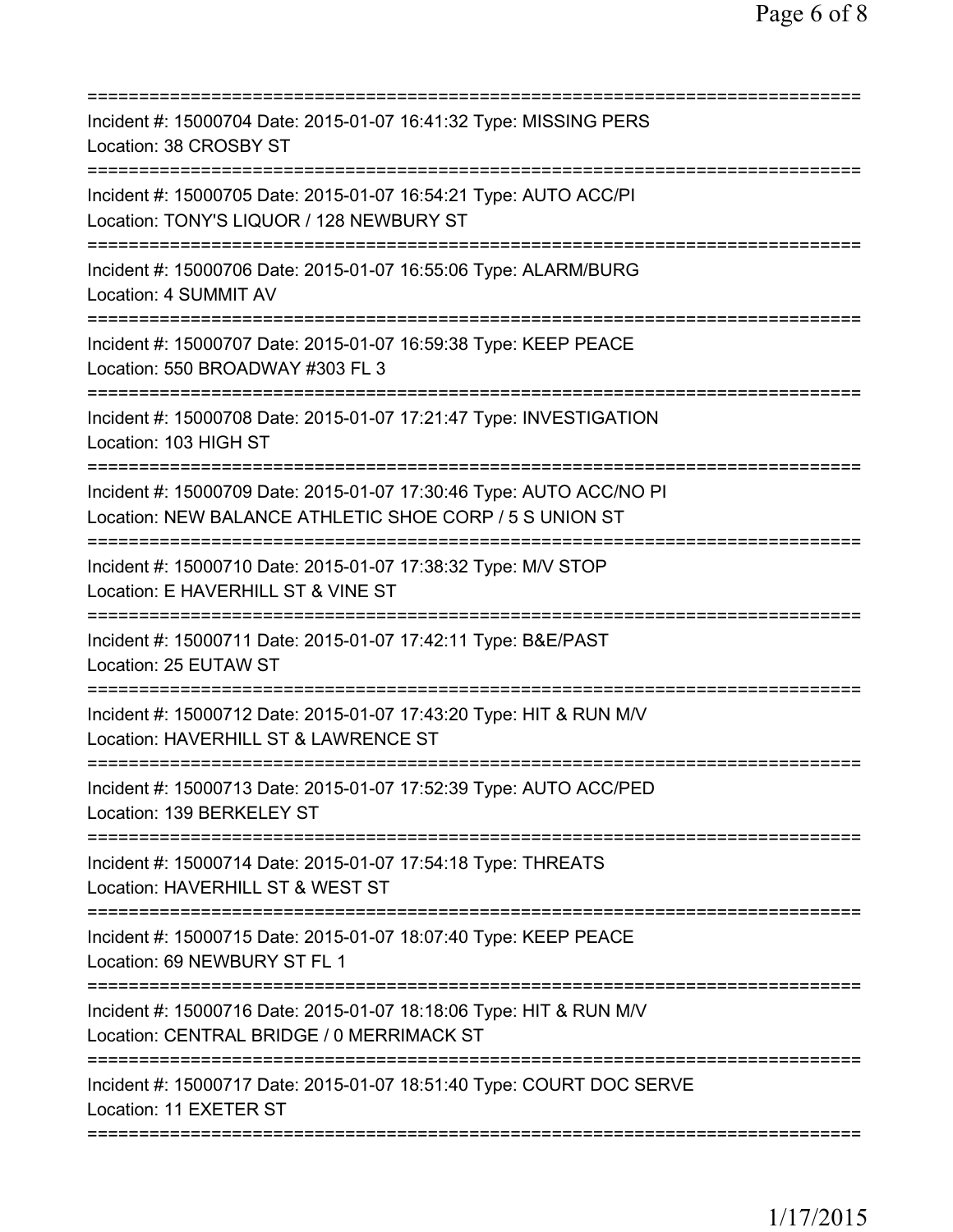| Incident #: 15000718 Date: 2015-01-07 18:52:12 Type: ALARM/BURG<br>Location: RIO BAR AND GRILL / 9 APPLETON ST         |
|------------------------------------------------------------------------------------------------------------------------|
| Incident #: 15000719 Date: 2015-01-07 19:24:16 Type: M/V STOP<br>Location: COMMON ST & NEWBURY ST                      |
| Incident #: 15000720 Date: 2015-01-07 19:29:21 Type: ALARM/BURG<br>Location: MENDEZ FLOWERLOONS / 152 BROADWAY         |
| .=========================<br>Incident #: 15000721 Date: 2015-01-07 19:31:19 Type: M/V STOP<br>Location: 205 BROADWAY  |
| Incident #: 15000722 Date: 2015-01-07 19:33:35 Type: ALARM/BURG<br>Location: 275 BROADWAY                              |
| Incident #: 15000723 Date: 2015-01-07 19:40:30 Type: ALARM/BURG<br>Location: FROST SCHOOL / 33 HAMLET ST               |
| Incident #: 15000724 Date: 2015-01-07 19:55:29 Type: M/V STOP<br>Location: BROADWAY & COMMON ST                        |
| Incident #: 15000725 Date: 2015-01-07 20:11:02 Type: ALARM/BURG<br>Location: RIO BAR AND GRILL / 9 APPLETON ST         |
| Incident #: 15000726 Date: 2015-01-07 20:13:17 Type: LARCENY/PAST<br>Location: 108 TREMONT ST                          |
| Incident #: 15000727 Date: 2015-01-07 20:18:36 Type: LARCENY/PAST<br>Location: 108 TREMONT ST FL 2                     |
| =====================<br>Incident #: 15000728 Date: 2015-01-07 20:25:44 Type: AUTO ACC/NO PI<br>Location: 700 ESSEX ST |
| Incident #: 15000729 Date: 2015-01-07 20:32:52 Type: DISABLED MV<br><b>Location: MARSTON ST</b>                        |
| Incident #: 15000730 Date: 2015-01-07 20:44:38 Type: AUTO ACC/UNK PI<br>Location: DAISY ST & SPRUCE ST                 |
| Incident #: 15000731 Date: 2015-01-07 20:45:41 Type: B&E/PAST<br>Location: 19 WEBSTER CT                               |
| Incident #: 15000732 Date: 2015-01-07 20:47:21 Type: ALARM/BURG                                                        |